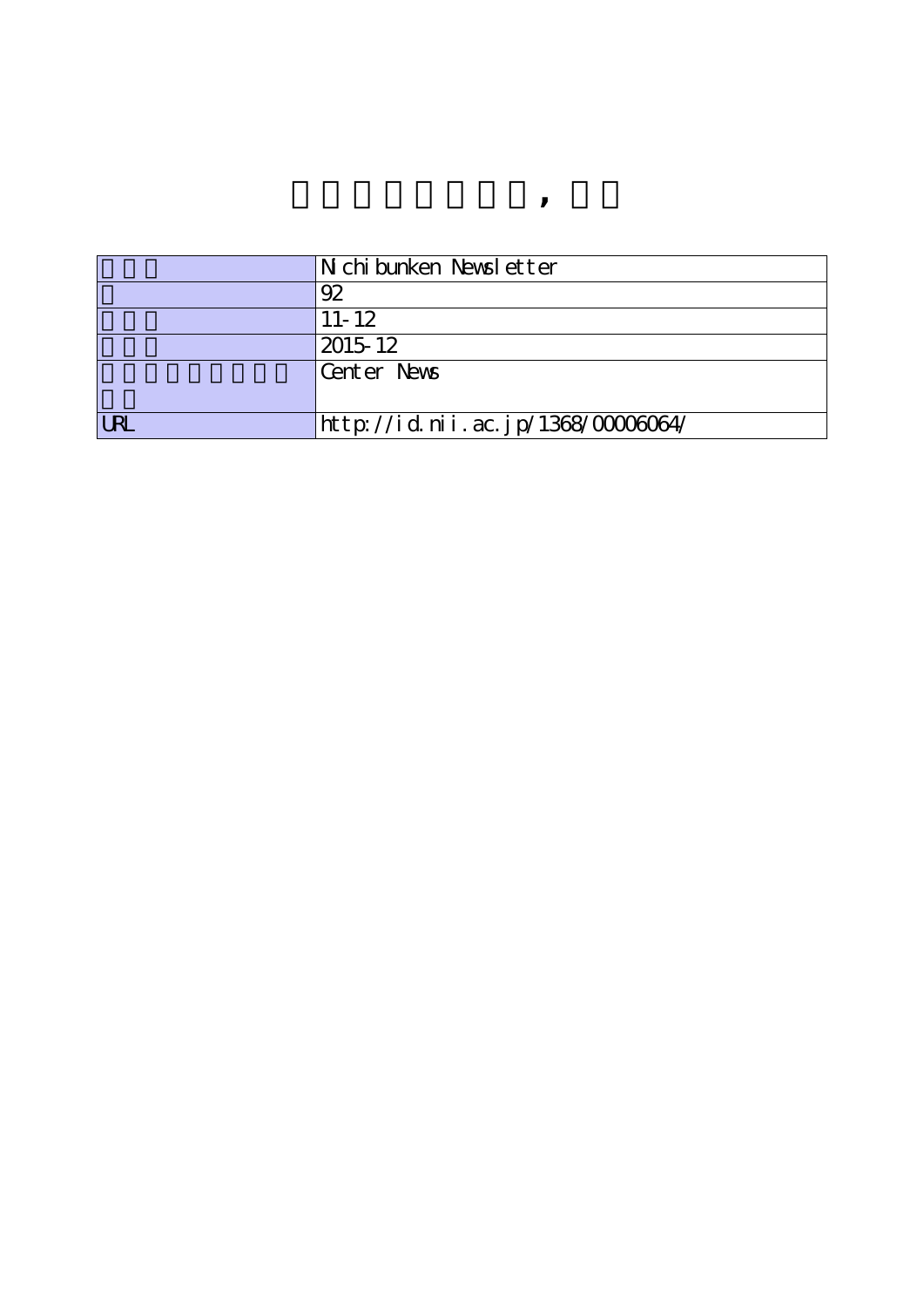*Law* how universal trends toward the unification of law were strengthening in the early 1930s. Similarly, we need to explore the possibility of a globalized Japanese Studies that can respond to universal problems, a field grounded in *studiositas* that delves deeper than relativistic *curiositas* and resists the pressures of commodification. There is no better place to begin than with Tanaka's call for scholars to locate "Japanese culture in its rightful place as one part of global human culture."

(Submitted in English)

## *June-November 2015 Center News*

ディオシタスに根拠をおく学問分野を探求していく 必要がある。「日本文化が世界全人類文化の一部を分 業的に分担するものである」という、田中が学者た ちに呼びかけた言葉に立ち返って考えるのが最も賢 明な道ではなかろうか。

1 田中耕太郎、「文化問題の世界観的基礎」『中央公論』( 昭 和十年七月);再刊、田中著、『教養と文化の基礎』(岩波書店、 昭和十二年)、p. 84.

#### *Nichibunken Forum (in Japanese)*

#290: June 11: 朴正一(釜山外国語大学校教授、国 際日本文化研究センター外国人研究員)、「火の女 神と神になった男―16 世紀の井戸茶碗を中心に ―」[PARK Jungil, Professor of Busan University and Visiting Research Scholar of Nichibunken, "The Goddess of Fire and the Man who Became a God: On the 16th Century Ido Tea Bowl"]

#291: July 7: ガリア・トドロヴァ・ペトコヴァ・ガ ブロフスカ(ブルガリア国立演劇映画芸術アカデ ミー客員講師、国際日本文化研究センター外来研究 員)、「おんなもの――日本の伝統芸能における『女 性』の登場とその表象をめぐって」[Galia Todorova PETKOVA GABROVSKA, Guest Lecturer of National Academy for Theatre and Film Arts, Sofia, Bulgaria and Visiting Research Fellow of Nichibunken, "Onna Mono: On the Appearance and Representation of 'Women' in Japanese Traditional Performing Arts"]

#292: September 15: リチャード・トランス(オ ハイオ州立大学教授、国際日本文化研究センター 外国人研究員)、「何でそんなに愛され、そんなに 憎まれるのか――文学キャラクターとしてのスサ ノオノミコト」[Richard TORRANCE, Professor of Ohio State University and Visiting Research Scholar of Nichibunken, "Why Is He so Loved and so Hated Susano'o no Mikoto as Literary Character"]

#293: October 13: ケビン・ドーク(ジョージタウン 大学教授、国際日本文化研究センター外国人研究員)、 「法と教養と文化の基礎――田中耕太郎にならって」 [Kevin DOAK, Professor of Georgetown University and Visiting Research Scholar of Nichibunken, "The Basis of Law, Education and Culture: Lessons from Tanaka Kōtarō (1890-1974)"]

#294: November 17: 李容相(又松大学教授、国際 日本文化研究センター外国人研究員)、「鉄道から 見た東アジアの歴史」[LEE Yong-sang, Professor of Woosong University and Visiting Research Scholar of Nichibunken, "A View of East Asian History through

the Railway"]

*Nichibunken Thursday Seminar (in Japanese)*

#218: June 18: 楠綾子(国際日本文化研究センター准 教授)、「日米同盟研究–––歴史と理論」 [KUSUNOKI Ayako, Associate Professor of Nichibunken, "U.S.– Japan Security Relationship Studies: History and Theory"]

#219: July 16: 石上阿希(国際日本文化研究センター 特任助教)、「日本古典籍の図像/図版データベース 構築にむけて」 [ISHIGAMI Aki, Specially Appointed Assistant Professor of Nichibunken, "Towards the Construction of an Image Database for Early Japanese Books"]

#220: September 17: 倉本一宏(国際日本文化研究セ ンター教授)、牛村圭(国際日本文化研究センター教 授)、光田和伸(国際日本文化研究センター准教授)、 「倉本一宏著 『平安朝 皇位継承の闇(「狂気」の天 皇)』(KADOKAWA、2014 年)と『「旅」の誕生(東 海道の「旅」)』(河出書房新社、2015年)を斬る!」 [KURAMOTO Kazuhiro, Professor of Nichibunken, USHIMURA Kei, Professor of Nichibunken, MITSUTA Kazunobu, Associate Professor of Nichibunken, "Judgments on Two Recent Books by Professor Kuramoto Kazuhiro: *In the Shadows of the Imperial Succession in the Heian Period* (KADOKAWA, 2014) [the 'Mad' Emperors] and the *Birth of 'Travel'* (Kawade Shobo Shinsha, 2015) ['Travel' along the Tokaido]"]

#221: October 22: 杉田智美(国際日本文化研究セ ンター機関研究員)、「小泉鉄、〈台湾〉 を表象する」 [SUGITA Tomomi, Research Fellow of Nichibunken, "KOIZUMI Magane Represents Taiwan"]

#222: November 19: フレデリック・クレインス(国 際日本文化研究センター准教授)、シンティア・ フィアレ(ライデン大学史学研究所研究員、国際 日本文化研究センター外来研究員)、「平戸オラン ダ商館文書が語るもの」 [Frederik CRYNS, Associate Professor of Nichibunken, Cynthia VIALLE, Researcher